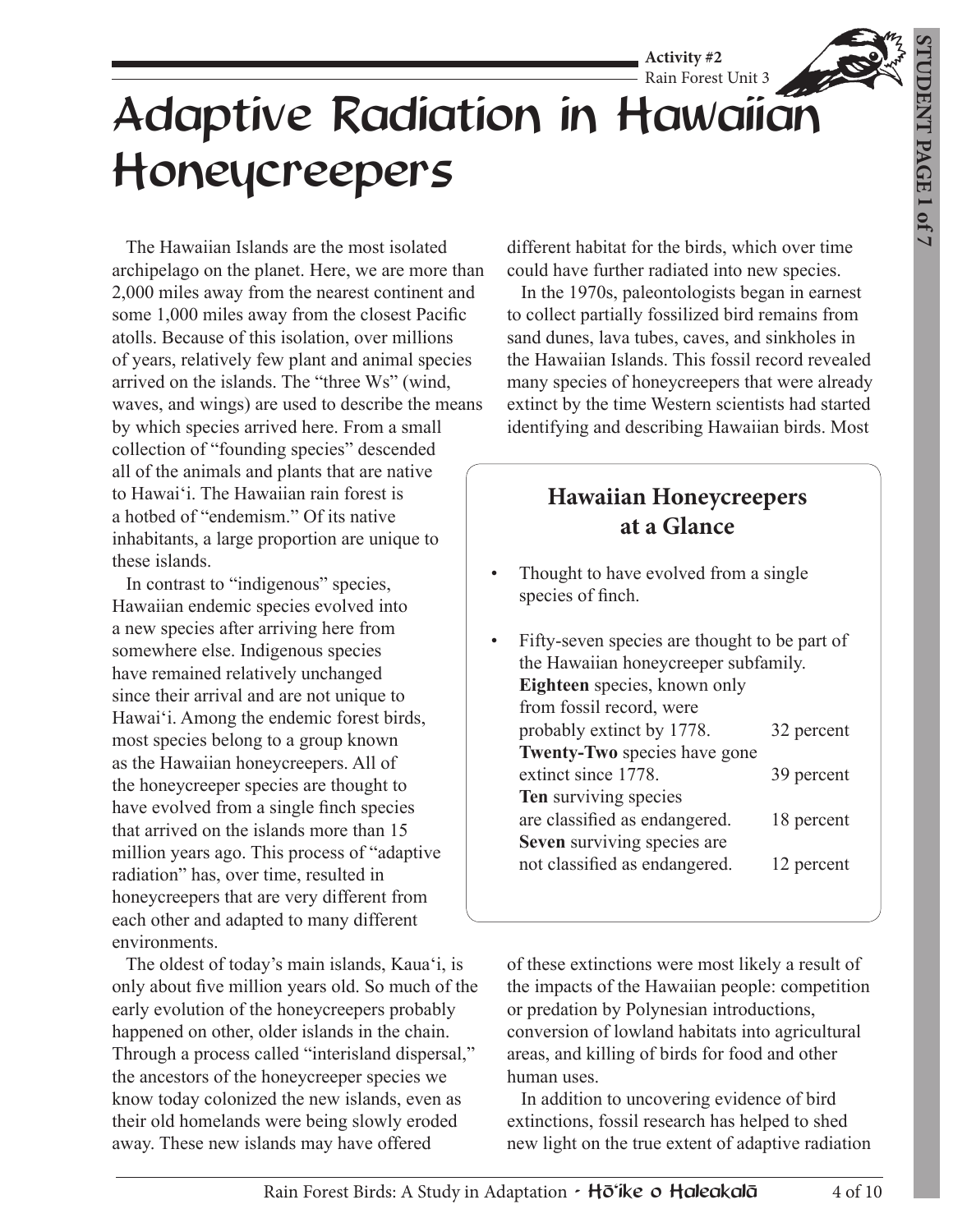

in Hawaiian honeycreepers. From the single ancestral finch species, at least 57 honeycreeper species are known to have evolved. What caused this remarkable formation of new species?

#### **Adaptive Radiation**

 Adaptive radiation is often thought of as being driven by the need or opportunity for plants or animals to live in habitats other than the ones to which they are best adapted. It is easy to see how such needs and opportunities could arise for birds arriving on the Hawaiian Islands from other parts of the world. The Hawaiian honeycreepers evolved into species with different primary food sources: nectar, hard seeds, soft fruit, and insects and larvae. Some honeycreeper species have diets made up of combinations of these food sources. Their beak structure and even their leg and facial muscles reflect their diet and how they forage for food.



*Variations in bill morphology of selected Hawaiian honeycreepers (Illustration: H. Douglas Pratt, Jr.)* 

 Some nectar-eating honeycreepers have beaks that are shaped to fit specific flowers. This is evidence of coevolution, in which honeycreepers and flowering plants evolved together, the birds feeding on the nectar and in turn spreading pollen from flower to flower. Birds and flowers evolved specialized relationships, of which the *'iʻiwi* and Hawaiian lobeliad plants are an excellent example. The long, curved bill of the *'iʻiwi* is perfectly suited to gathering nectar from the long, tubular, curved flowers of many lobeliad species.

 Many factors are thought to have influenced adaptive radiation in Hawaiian honeycreepers, including the following:

#### Isolation and Dispersability

 Populations of a bird species that remain isolated from each other can, over time, evolve into separate species. In general, birds can easily disperse from one place—or island— to another by flying. But the pattern of species and islandspecific subspecies of honeycreepers suggests that some species were more likely to do so than were others.

 Some scientists believe that insect-eating honeycreepers have a more reliable source of food than do species that feed on fruit or nectar. They hypothesize that "frugivorous" (fruit-eating) and "nectivorous" (nectar-feeding) birds are more likely to fly between islands looking for food in lean years. Because the "insectivores" (insectfeeders) had less reason to move around, they remained more isolated and developed into more species and subspecies.

 Other scientists believe that there is not such a clear link between eating habits and interisland dispersal. Instead, they distinguish between common "generalists" such as the *ʻapapane* and *ʻamakihi* that are widespread across the islands on the one hand, and specialized seed eaters and nectivores on the other hand. Generalists are able to feed on a variety of food types. The more specialized eaters, some scientists maintain, would have been more likely to stay where their food source was and further evolve in that place. The generalists would have been more likely to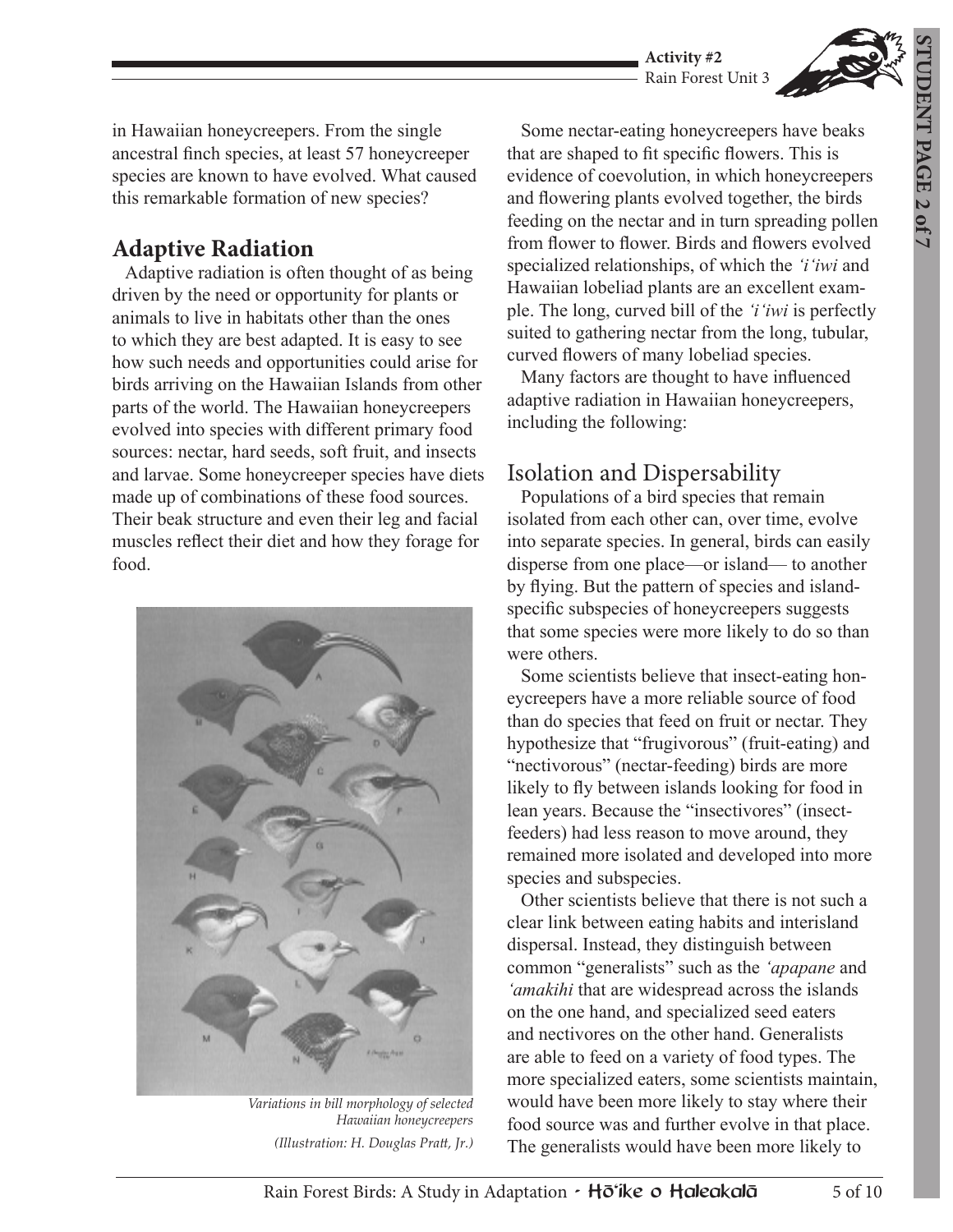**Activity #2** Rain Forest Unit 3



fly from island to island.

#### Adaptation to Food Resources

 Birds can rapidly adapt to new types of food or changes in the abundance of food sources. Over time, these adaptations (physical or behavioral changes) can result in the emergence of new species. In 1984 and 1985, studies of endangered Laysan finches that had been introduced in 1967 to Pearl and Hermes Reef, showed significant differences had already developed between the Pearl and Hermes finches and their ancestors on Laysan. The differences appeared to be a response to differences in food availability. If those differences turn out to be genetically linked, then evolutionary change had occurred among these birds in fewer than 20 generations.

#### Intraspecies Food Competition

 Competition for food among members of the same species can lead to "adaptive shifts" or changes. Less competitive members of the species may shift to feeding on a different size or type of food, and over time this division of food can lead to bills that are specialized to this available food source.



# **Other Rain Forest Examples of Adaptive Radiation**

- The Hawaiian *Drosophila* flies: Over 500 species of flies in the Drosophilidae family have been identified in Hawaiʻi, all of which evolved from a single common ancestor species. Nearly one-quarter of the known species in this family are found in Hawaiʻi, including many that are "narrowly endemic." That means that they occur in only a very small area.
- Hawaiian lobeliads: Six of seven genera of this group of plants are endemic to Hawai<sup>'</sup>i. The 126 species in the genera *Cyanea, Clermontia, Delissea,* and *Rollandia* are considered by many scientists to be the largest group of Hawaiian plants to have evolved from a single immigrant species.

#### **Evolution is Not Over**

 Evolutionary changes in Hawaiian honeycreepers did not end at some time in the past. In fact, there is evidence that rapid evolutionary changes have occurred within the past 100 years, in response to human-induced extinctions and habitat changes. Given the fact that the honeycreepers evolved over *millions* of years, to measure significant changes in *one hundred* years indicates rapid natural selection.

 Here is an example of such a rapid shift: In the early 1990s, a group of biologists compared body measurements of live *ʻiʻiwi*  with museum specimens collected prior to 1900 (Smith, et al., 1995). Early studies of the *ʻiʻiwi* prior to 1900—reported that the long, curved flowers of Hawaiian lobeliads were this bird's preferred food. Now, however, *ʻiʻiwi* feed mainly on the open flowers of *ʻōhiʻa*, which do not have tubular, curved flowers.

What might have caused this change in diet? *ʻIʻiwi (Photo: Eric Nishibayashi)*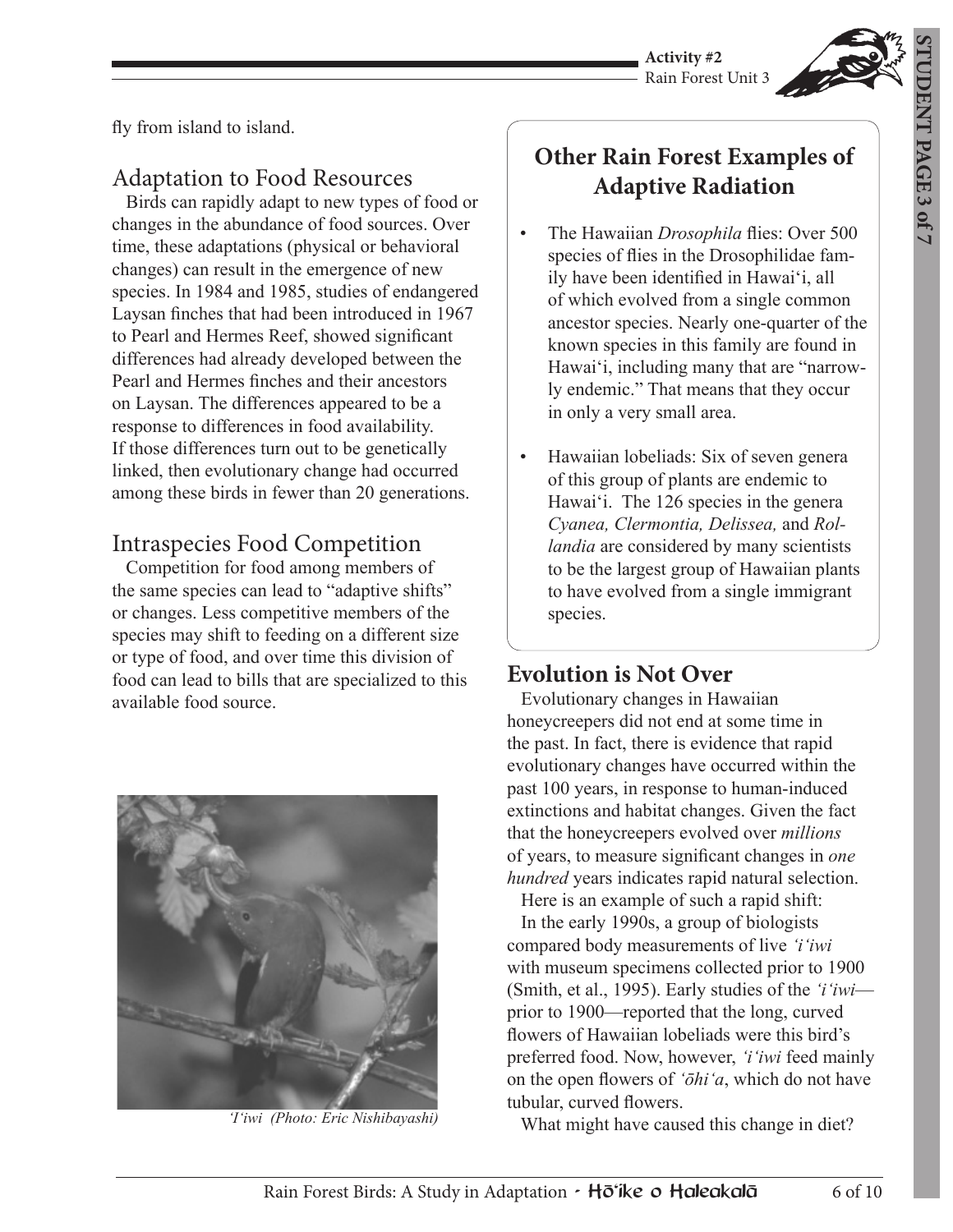**STUDENT PAGE FUDENT PAGE 4 of 7** 



Researchers point to two factors. The first is that the lobeliads, once a prominent part of the understory of Hawaiian rain forests, are now rare. During the 20<sup>th</sup> century, habitat degradation and grazing by feral ungulates induced the extinction of 25 percent of Hawaiian lobeliad species. Most of the species that remain are rare or endangered. So the preferred food of the *ʻiʻiwi* is greatly reduced.

 Researchers suggest the second factor influencing this dietary shift was the extinction of the *ʻōʻō*. The *ʻōʻō* was a Hawaiian honeyeater, another native Hawaiian bird not related to the honeycreepers. This bird was behaviorally dominant over the *ʻiʻiwi*, keeping the *ʻiʻiwi* from feeding heavily in the favored trees of the *ʻōʻō*: the *ʻōhiʻa*. By 1900, the *ʻōʻō* was extinct, and as the lobeliads declined over the course of the 1900s, the *ʻiʻiwi* shifted its foraging emphasis to *ʻōhiʻa* flowers.

 Birds that feed most efficiently on *ʻōhiʻa* flowers, such as the *ʻapapane* and the *ʻākohekohe*, have short bills to exploit this food source. Researchers hypothesized that a shift in diet away from the long, tubular, curved lobeliad flowers to the open *ʻōhiʻa* flowers would have resulted in selective pressures which favored shorter bills over longer bills.

 The biologists tested this hypothesis by comparing bill measurements and other body measurements of live *ʻiʻiwi* with museum specimens collected prior to the extinction of the *ʻōʻo*. Evaluating the data they collected, they found that the upper mandible (beak portion) became shorter, while overall body size stayed the same. The results of their analysis suggest "the longer billed birds, presumably due to lower feeding effiencies on *ʻohiʻa,* were lost over time as selection favored shorter and possibly straighter bills."

 As human-induced extinctions and declines of native species continue, the structure of Hawaiian natural communities is changing rapidly. These changes open the possibility for rapid evolutionary shifts, such as the one that appears to be happening with the *ʻiʻiwi*.

### **Ongoing Threats**

Of the 17 known surviving species of Hawaiian honeycreepers, 1 is considered threatened, 10 are considered endangered, and some of these may already be extinct. What is contributing to this loss of species today?

- Habitat destruction: The Maui parrotbill is an illustrative example of the impact of habitat destruction. By the 1890s, it was already rare in the remaining *koa*-dominated rain forests. These *koa* forests were destroyed, largely by wildfires, browsing by introduced animals, and logging. Today, the parrotbill survives only in higher-elevation *ʻōhiʻa* forests, where it is an extremely rare bird.
- Avian malaria and other diseases: Like many Hawaiian honeycreepers, the rare *ʻākohekohe* is thought to be highly susceptible to avian malaria, a disease introduced early this century with nonnative birds. The disease is transmitted by a nonnative mosquito and is believed to prevent honeycreeper populations from surviving in lower-elevation forests. Mosquitos rarely occur above 1200 meters (3936 feet) elevation. Many native birds escape infection only while they remain in upper-elevation forests. Although a raise in temperature due to climate change is a factor in reducing these disease free forests.
- Predation by cats, mongooses, and rats: These animals eat native bird eggs and chicks, and sometimes even adult birds, especially those tending their young.

 These pressures are happening at a rapid rate, much more quickly than many bird species can adapt. The honeycreepers that are faring the best tend to be those that can adapt to a broad range of habitats. The most common honeycreepers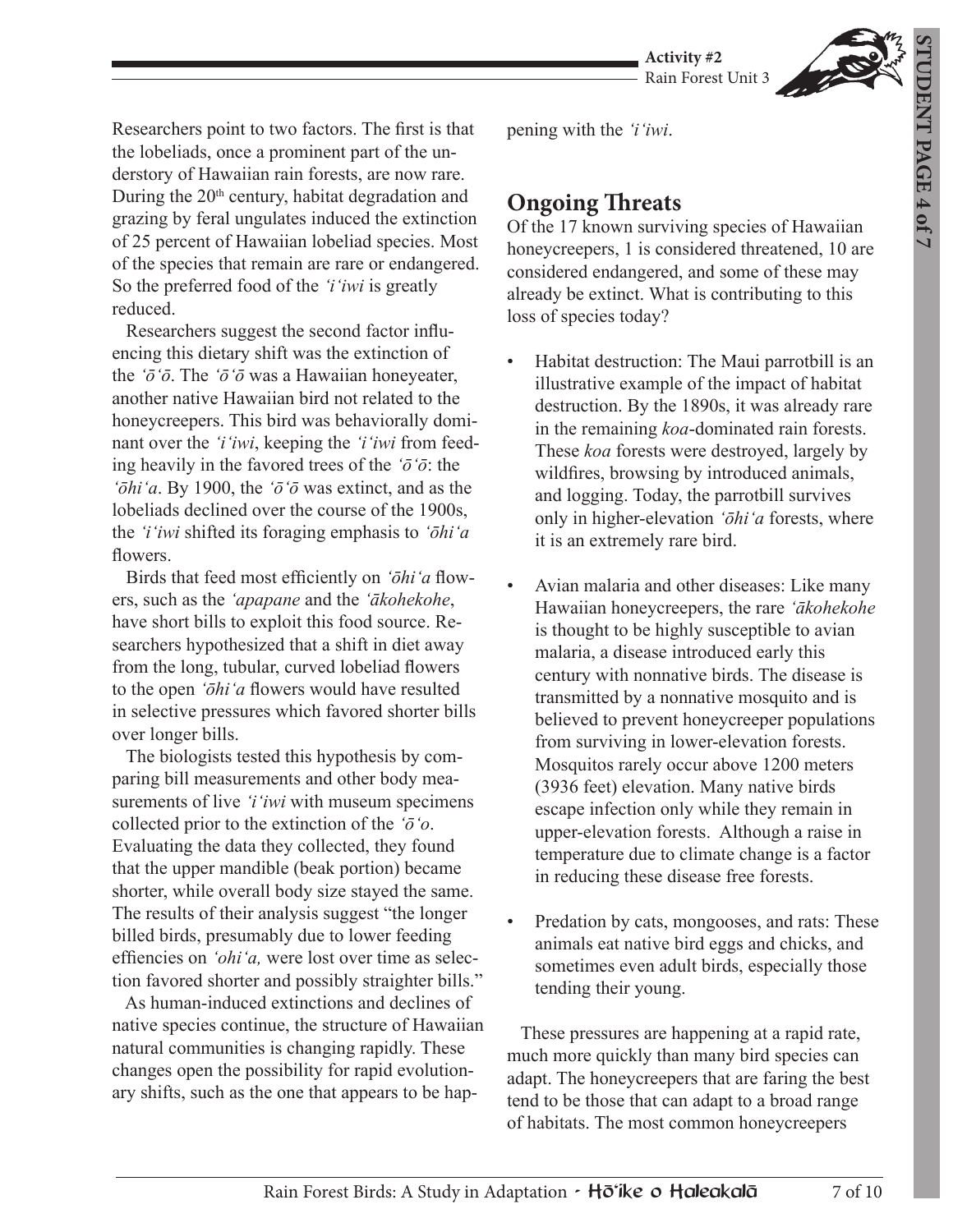#### **Activity #2** Rain Forest Unit 3



on Maui and in Hawaiʻi are the *ʻapapane* and the *ʻamakihi*. Both of these birds range from the rain forests into upper-elevation shrublands and even into planted forests. As the *ʻiʻiwi* shows, however, rapid evolutionary shifts are possible, and that possibility—along with efforts at habitat protection, feral animal control, and research into avian diseases—may spell survival for some of the remaining Hawaiian honeycreeper species.

#### **Sources**

Freed, L. A., "Extinction and Endangerment of Hawaiian Honeycreepers: A Comparative Approach," in Landweber, L. F., and A. P. Dobson (eds.), *Genetics and the Extinction of Species*, Princeton University Press, Princeton, New Jersey, 1999, pp. 137-162.

Freed, L. A., S. Conant, and R. C. Fleisher, "Evolutionary Ecology and Radiation of Hawaiian Passerine Birds," in Kay, E. A. (ed.), *A Natural History of the Hawaiian Islands, Selected Readings II*, University of Hawaiÿi Press. Honolulu, 1994, pp. 335-345.

Givnish, T. J., K. J. Sytsma, J. F. Smith, and W. J. Hahn, "Molecular Evolution, Adaptive Radiation, and Geographic Speciation in *Cyanea (Campanulaceae, Lobelioideae)*," in Wagner, W. L., and V. A. Funk (eds.), *Hawaiian Biogeography: Evolution on a Hot Spot Archipelago*, Smithsonian Institution, Washington, DC, 1995, pp. 288-337.

Juvik, James O., "Biogeography," in Juvik, Sonia P., and James O. Juvik (eds), *The Atlas of Hawaiʻi*, 3rd ed., University of Hawaiÿi Press, Honolulu, 1998, pp. 103-106.

Medeiros, Arthur C., and Lloyd L. Loope, *Rare Animals and Plants of Haleakala National Park*, Hawaiʻi Natural History Association, Hawaiÿi National Park, Hawaiÿi, 1994.

Smith, T. B., L. A. Freed, J. K. Lepson, and J. H. Carothers, "Evolutionary Consequences of Extinctions in Populations of a Hawaiian Honeycreeper," *Conservation Biology*, Vol. 9, No. 1, 1995, pp. 107-113.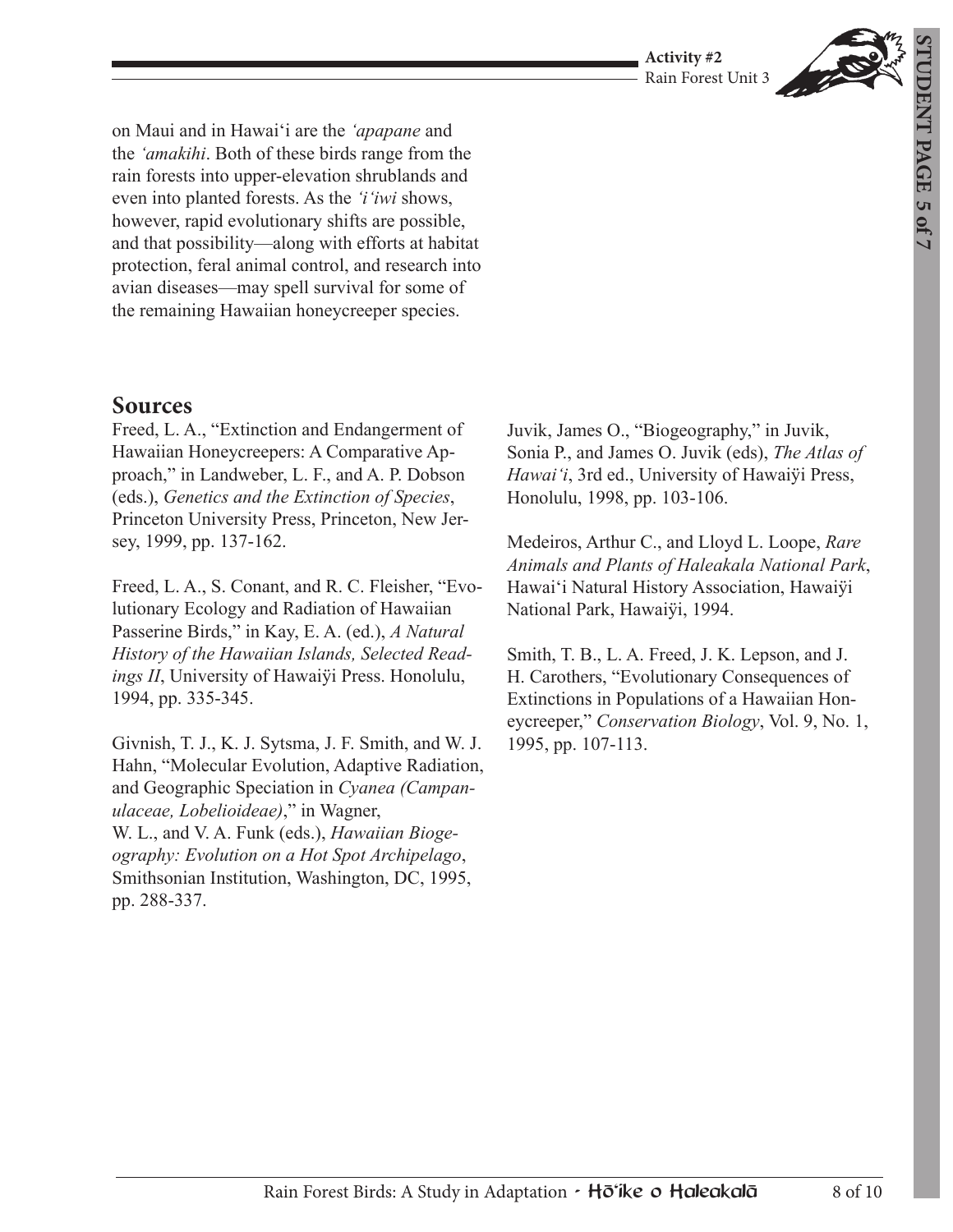

# Adaptive Radiation in Hawaiian Honeycreepers: Questions on the Reading

1) Define adaptive radiation, and explain its relationship to endemic species. Give one example of adaptive radiation in Hawaiian species other than honeycreepers.

2) Why are fossil records valuable sources of information to scientists studying the evolution of native bird species?